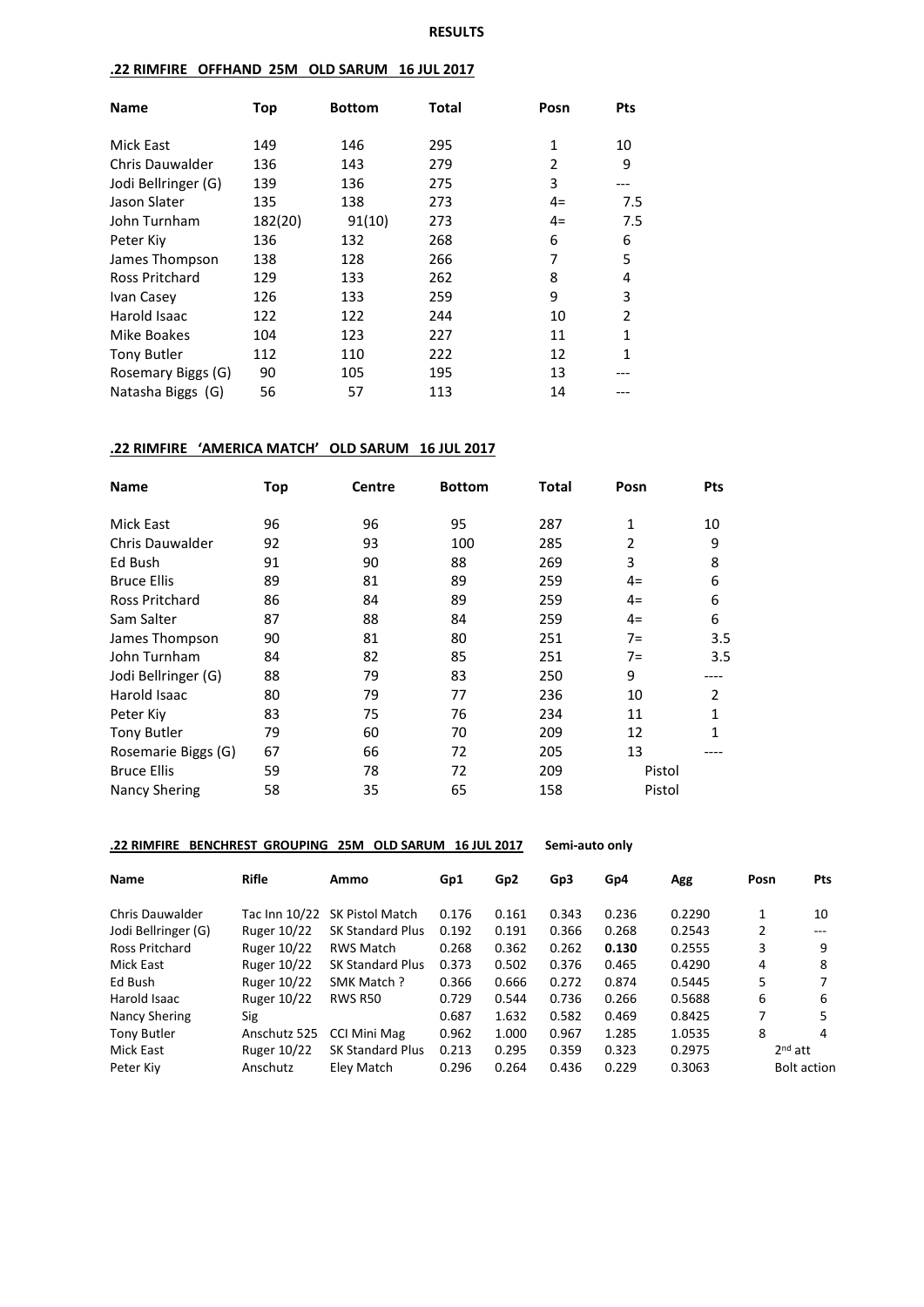**F CLASS 600YDS CENTURY 23 JUL 2017 This is Part one of the annual Skill at Arms competition**

| <b>Name</b>                               | <b>Class</b> | <b>Rifle</b>    | <b>Calibre</b> | <b>Bullet Wt</b> | Score | Posn           | Pts            |
|-------------------------------------------|--------------|-----------------|----------------|------------------|-------|----------------|----------------|
| Sam Salter                                | F/O          | <b>RPA</b>      | 6.5x55         | 139              | 72.7  | $\mathbf{1}$   | 10             |
| Mick East                                 | F/O          | Shilen          | 6 Dasher       | 105              | 71.6  | $\overline{2}$ | 9              |
| <b>Mick East</b>                          | F/TR         | Tikka M55       | .223           | 90               | 69.3  | 3              | $---$          |
| Sam Salter                                | F/TR         | Savage          | .223           | 80               | 68.3  | 4              | $---$          |
| <b>Graham Downer</b>                      | F/O          | <b>RPA</b>      | .284           | 180              | 65.2  | 5              | 8              |
| Paul Storrer                              | F/O          | <b>Ruger PR</b> | 6.5 Creedmoor  | 130              | 64.2  | 6              | 7              |
| <b>Nancy Shering</b>                      | F/TR         | M14             | 7.62           | 168              | 63.0  | 7              | 6              |
| Graham Downer                             | F/TR         | <b>RPA</b>      | .308           | 175              | 62.3  | $8=$           | $---$          |
| Ian Smedley                               | F/TR         | <b>Barnard</b>  | .308           | 200              | 62.3  | 8=             | 5              |
| <b>Bruce Ellis</b>                        | F/TR         | M14             | 7.62           | 168              | 61.3  | 10             | 4              |
| <b>Bruce Ellis</b>                        | F/O          | M41B            | 6.5x55         | 139              | 60.3  | 11             | $---$          |
| Pete Smith                                | F/TR         | Dolphin Nesika  | .308           | 155              | 59.1  | 12             | 3              |
| Gary Jefferies                            | F/TR         | SGC             | .223           | 69               | 54.4  | 13             | $\overline{2}$ |
| James Thompson                            | F/TR         | Ruger           | .308           | 150              | 54.1  | 14             | 1              |
| <b>Ross Pritchard</b>                     | F/O          | Barnard         | 6.5x47         | 140              | 54.0  | 15             | $\mathbf{1}$   |
| Andrea Rankin                             | F/TR         | Sabatti STR     | .308           | 155              | 49.0  | 16             | $\mathbf{1}$   |
| <b>Matt Grant</b>                         | F/TR         | Tikka T3        | .308           |                  | 45.0  | 17             | $\mathbf{1}$   |
| Peter Kiy                                 | F/O          | Ruger           | .243           | 90               | 32.1  | 18             | 1              |
| Paul Phillips                             | F/TR         | Enfield T4      | 7.62           | 140              | 31.0  | 19             | $\mathbf{1}$   |
| <b>Brian Biggs</b>                        | F/TR         | Sabatti         | .223           | 55               | 21.0  | 20             | $\mathbf{1}$   |
| Ian Smedley                               | F/TR         | Sabatti         | .308           | 155              | 56.1  |                | $2nd$ att      |
| Paul Phillips                             | F/TR         | Enfield T4      | 7.62           | 140              | 51.0  |                | $2nd$ att      |
| F/TR - This is for the Donegal Medal 2017 |              |                 |                |                  |       |                |                |
| <b>Mick East</b>                          | F/TR         | Tikka M55       | .223           | 90               | 69.3  | $\mathbf{1}$   | 10             |
| Sam Salter                                | F/TR         | Savage          | .223           | 80               | 68.3  | $\overline{2}$ | 9              |
| <b>Nancy Shering</b>                      | F/TR         | M14             | 7.62           | 168              | 63.0  | 3              | 8              |
| <b>Graham Downer</b>                      | F/TR         | <b>RPA</b>      | .308           | 175              | 62.3  | $4=$           | 6.5            |
| Ian Smedley                               | F/TR         | Barnard         | .308           | 200              | 62.3  | $4=$           | 6.5            |
| <b>Bruce Ellis</b>                        | F/TR         | M14             | 7.62           | 168              | 61.3  | 6              | 5              |
| Pete Smith                                | F/TR         | Dolphin Nesika  | .308           | 155              | 59.1  | 7              | 4              |
| Gary Jefferies                            | F/TR         | SGC             | .223           | 69               | 54.4  | 8              | 3              |
| James Thompson                            | F/TR         | Ruger           | .308           | 150              | 54.1  | 9              | $\overline{2}$ |
| Andrea Rankin                             | F/TR         | Sabatti STR     | .308           | 155              | 49.0  | 10             | $\mathbf{1}$   |
| <b>Matt Grant</b>                         | F/TR         | Tikka T3        | .308           |                  | 45.0  | 11             | $\mathbf{1}$   |
| Paul Phillips                             | F/TR         | Enfield T4      | 7.62           | 140              | 31.0  | 12             | 1              |
| <b>Brian Biggs</b>                        | F/TR         | Sabatti         | .223           | 55               | 21.0  | 13             | $\mathbf{1}$   |
| Ian Smedley                               | F/TR         | Sabatti         | .308           | 155              | 56.1  |                | $2nd$ att      |
| Paul Phillips                             | F/TR         | Enfield T4      | 7.62           | 140              | 51.0  |                | $2^{nd}$ att   |

# **GALLERY RIFLE (CF) OFFHAND 25M OLD SARUM 6 AUG 2017**

| <b>Name</b>              | Top     | <b>Bottom</b> | <b>Total</b> | Posn           | <b>Pts</b> | <b>Sights</b> |
|--------------------------|---------|---------------|--------------|----------------|------------|---------------|
| Mick East                | 144     | 144           | 288          | 1              | 10         | Scope         |
| <b>Steve Mercer</b>      | 144     | 136           | 280          | $\overline{2}$ | 9          | Scope         |
| Ross Pritchard           | 132     | 127           | 259          | 3              | 8          | Scope         |
| <b>Brian Biggs</b>       | 129     | 123           | 252          | 4              | 7          | <b>Iron</b>   |
| Simon Lagden             | 119     | 124           | 243          | 5              | 6          | Scope         |
| Peter Kiy                | 126     | 115           | 241          | 6              | 5          | Scope         |
| Harold Isaac             | 117     | 120           | 237          | 7              | 4          | Scope         |
| <b>Richard Griffiths</b> | 110     | 126           | 236          | $8=$           | 2.5        | Iron          |
| Alan Jenkins             | 113     | 123           | 236          | $8=$           | 2.5        | Iron          |
| Andrea Rankin            | 103(17) | 75(13)        | 178          | 10             | 1          | Iron          |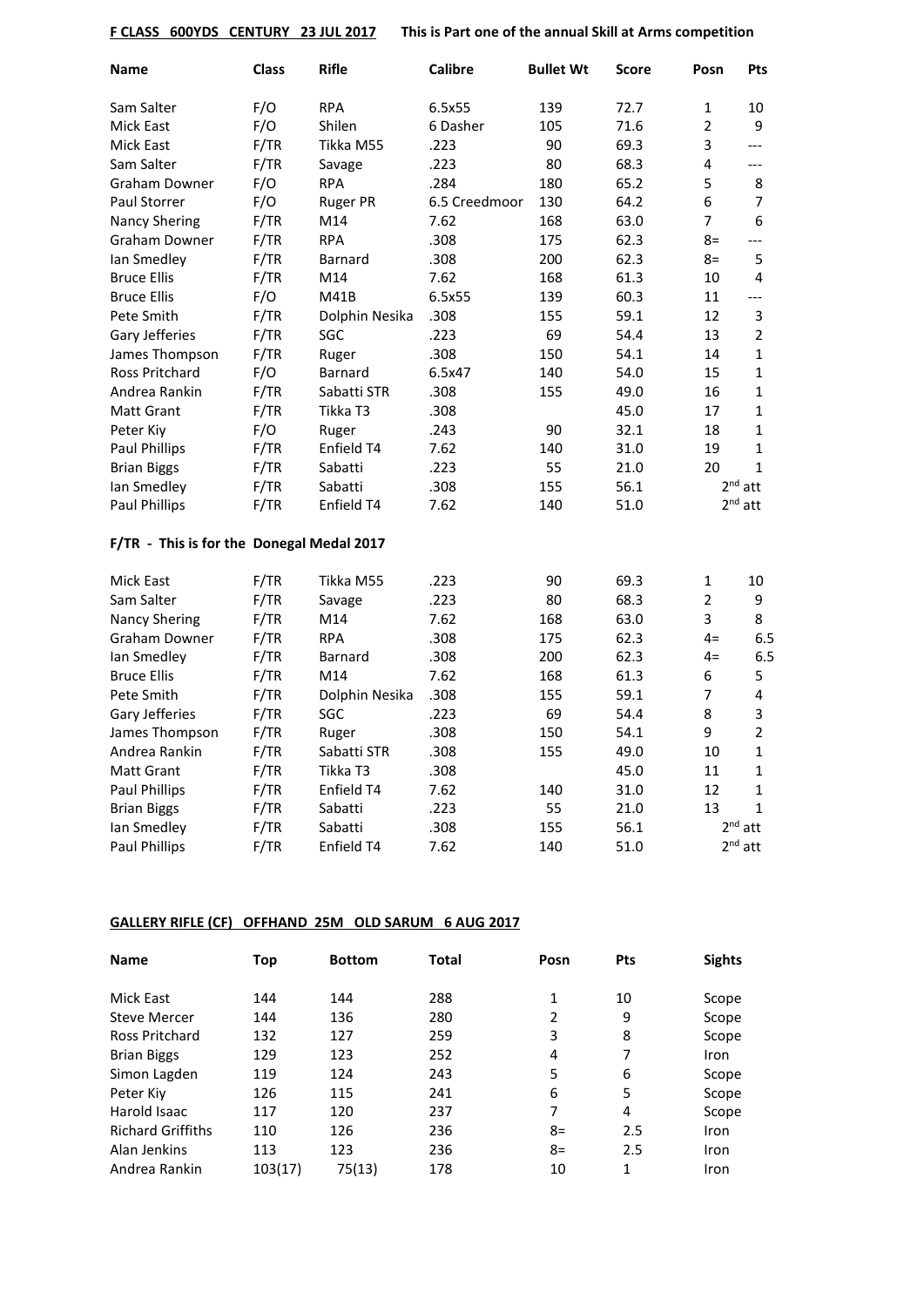### **Iron Sights**

| <b>Brian Biggs</b>       | 129     | 123    | 252 |       | 10  |
|--------------------------|---------|--------|-----|-------|-----|
| <b>Richard Griffiths</b> | 110     | 126    | 236 | $2 =$ | 8.5 |
| Alan Jenkins             | 113     | 123.   | 236 | $2 =$ | 8.5 |
| Andrea Rankin            | 103(17) | 75(13) | 178 |       |     |

### **GALLERY RIFLE (CF) 'AMERICA MATCH' OLD SARUM 6 AUG 2017**

| Name               | <b>Top</b> | Centre | <b>Bottom</b> | <b>Total</b> | Posn           | Pts | <b>Sights</b> |
|--------------------|------------|--------|---------------|--------------|----------------|-----|---------------|
| Mick East          | 94         | 89     | 90            | 273          | 1              | 10  | Scope         |
| Simon Lagden       | 90         | 89     | 89            | 268          | $\overline{2}$ | 9   | Scope         |
| Ed Bush            | 78         | 84     | 88            | 250          | $3=$           | 7.5 | Scope         |
| Ross Pritchard     | 92         | 79     | 79            | 250          | $3=$           | 7.5 | Scope         |
| Sam Salter         | 82         | 77     | 80            | 239          | 5              | 6   | Scope         |
| Harold Isaac       | 79         | 68     | 73            | 220          | 6              | 5   | Scope         |
| Peter Kiy          | 85         | 50     | 63            | 198          | 7              | 4   | Scope         |
| <b>Brian Biggs</b> | 74         | 83     | 38            | 195          | 8              | 3   | Iron          |
| <b>Iron Sights</b> |            |        |               |              |                |     |               |
| <b>Brian Biggs</b> | 74         | 83     | 38            | 195          | 1              | 10  |               |
| .22 Pistol         |            |        |               |              |                |     |               |
| Mick East          | 80         | 83     | 73            | 236          | 1              |     | Iron          |
| Chris Dauwalder    | 70         | 48     | 77            | 195          | 2              |     | Iron          |
| <b>Brian Biggs</b> | 52         | 51     | 51            | 154          | 3              |     | Red dot       |

#### **22 RIMFIRE PRONE 50YDS ANDOVER 20 AUG 2017**

| Score | Posn | Pts |
|-------|------|-----|
| 242.1 | 1    | 10  |
| 238.0 | 2    | 9   |
| 225.0 | 3    | 8   |
| 222.0 | 4    |     |
| 197.2 | 5    | 6   |
| 196.1 | 6    | 5   |
| 192.1 | 7    | 4   |
| 165.1 | 8    | 3   |
|       |      |     |

# **.22 RIMFIRE OFFHAND 25M OLD SARUM 27 AUG 2017**

| <b>Name</b>          | Top | <b>Bottom</b> | <b>Total</b> | Posn           | <b>Pts</b>     |
|----------------------|-----|---------------|--------------|----------------|----------------|
| Mick East            | 148 | 141           | 289          | 1              | 10             |
| Chris Dauwalder      | 135 | 141           | 276          | $\overline{2}$ | 9              |
| <b>Rod Cotton</b>    | 135 | 140           | 275          | 3              | 8              |
| Graham Downer        | 137 | 136           | 273          | 4              | 7              |
| Ross Pritchard       | 137 | 134           | 271          | 5              | 6              |
| Jason Slater         | 136 | 132           | 268          | 6              | 5              |
| John Turnham         | 136 | 130           | 266          | 7              | 4              |
| Brendon Brady        | 133 | 117           | 250          | 8              | 3              |
| Nigel Casperd        | 127 | 119           | 246          | 9              | $\mathfrak{p}$ |
| James Thompson       | 128 | 115           | 243          | 10             | 1              |
| Alan Jenkins         | 117 | 113           | 230          | 11             | 1              |
| Chris Turnham (G)    | 104 | 111           | 215          | 12             |                |
| <b>Graham Downer</b> | 137 | 134           | 271          | $2nd$ att      |                |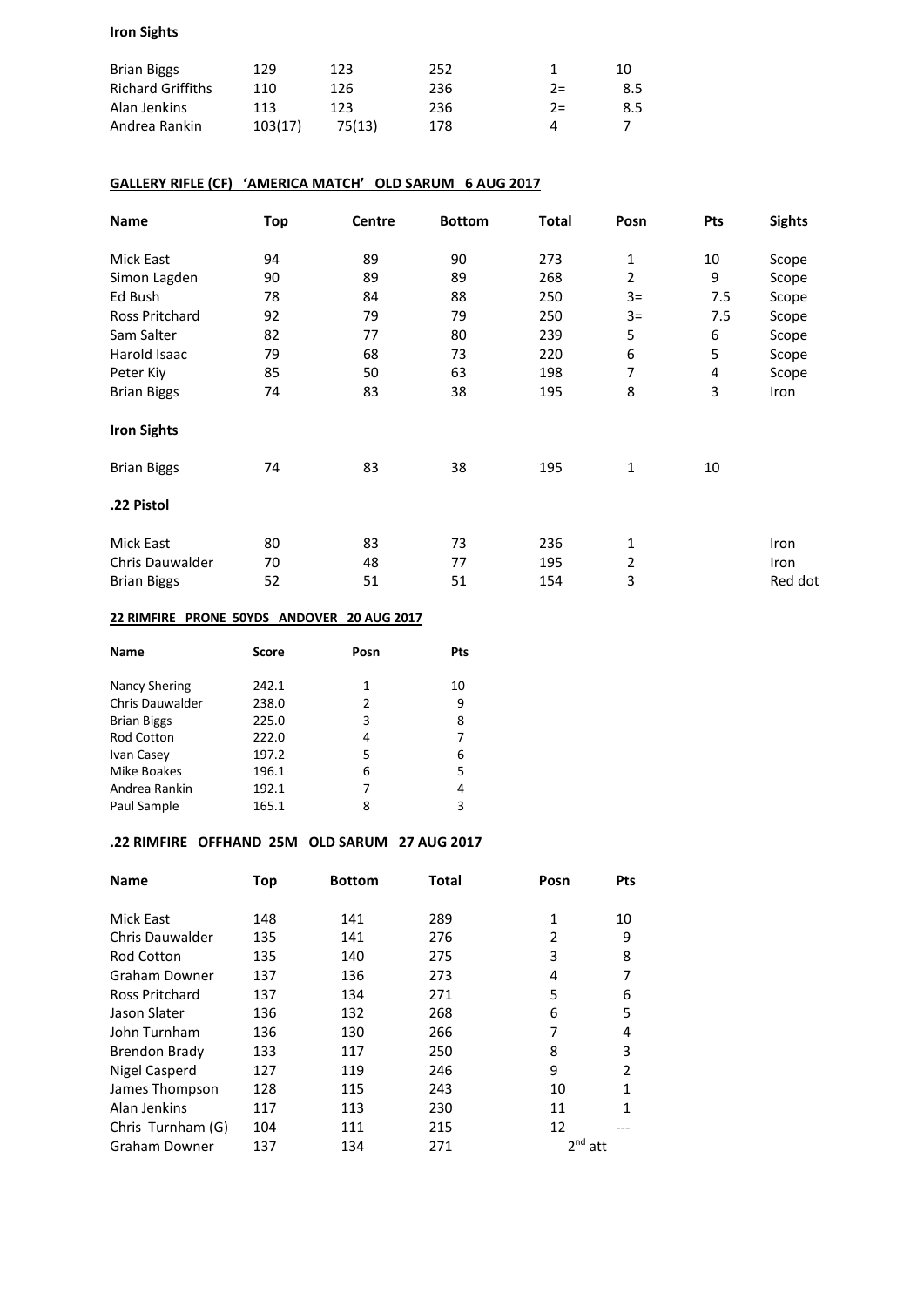### **.22 RIMFIRE 'TIMED & PRECISION 1' OLD SARUM 27 AUG 2017**

| <b>Name</b>           | P1    | P <sub>2</sub> | P <sub>3</sub> | Total  | Posn      | Pts |
|-----------------------|-------|----------------|----------------|--------|-----------|-----|
| Ed Bush               | 114.5 | 117.2          | 57.0           | 288.7  | 1         | 10  |
| Sam Salter            | 110.3 | 117.2          | 58.1           | 285.6  | 2         | 9   |
| Pete Smith            | 116.2 | 109.2          | 60.1           | 285.5  | 3         | 8   |
| <b>Ross Pritchard</b> | 112.2 | 110.1          | 60.2           | 282.5  | 4         | 7   |
| Mick East             | 119.8 | 100.4          | 60.3           | 279.15 | 5         | 6   |
| Lloyd Davy            | 100.0 | 111.0          | 58.1           | 269.1  | 6         | 5   |
| <b>Rod Cotton</b>     | 118.3 | 111.2          | 38.1           | 267.6  | 7         | 4   |
| James Thompson        | 109.2 | 102.0          | 45.0           | 256.2  | 8         | 3   |
| Alan Camberley (G)    | 99.0  | 102.1          | 45.0           | 246.1  | 9         |     |
| Roger A (G)           | 35.0  | 84.0           | 57.1           | 176.1  | 10        |     |
| Lloyd Davy            | 106.0 | 113.1          | 50.1           | 269.2  | $2nd$ att |     |
| <b>Pistol</b>         |       |                |                |        |           |     |
| Graham Downer         | 91.0  | 107.1          | 52.0           | 250.1  | 1         |     |
| Nancy Shering         | 99.0  | 90.1           | 49.1           | 238.2  | 2         |     |
| <b>Bruce Ellis</b>    | 87.0  | 93.0           | 50.0           | 230.0  | 3         |     |
| Chris Dauwalder       | 86.0  | 89.1           | 54.0           | 229.1  | 4         |     |

### **.22 RIMFIRE BENCHREST SCORE 25M OLD SARUM 27 AUG 2017 Any Rifle**

| <b>Name</b>            | <b>Rifle</b>        | Ammo             | Score  | Posn | <b>Points</b> |
|------------------------|---------------------|------------------|--------|------|---------------|
| Mick East              | <b>BSA Int Mk 2</b> | SK Rifle Match   | 249.16 | 1    | 10            |
| <b>Chris Dauwalder</b> | Anschutz 18xx       | <b>RWS Match</b> | 248.12 | 2    | 9             |
| Ross Pritchard         | Anschutz 54         | Rifle Match      | 246.9  | 3    | 8             |
| Pete Smith             | Anschutz 54         |                  | 245.9  | 4    |               |
| Nancy Shering          | Anschutz 54         | Eley Match       | 242.6  | 5    | 6             |
| Brendon Brady          | Anschutz 54         | <b>RWS R50</b>   | 240.4  | 6    | 5             |
| <b>Bruce Ellis</b>     | Anschutz 54         | Eley Match       | 239.4  | 7    | 4             |
| Roger A (G)            | Anschutz 54         | Mini Mag         | 238.5  | 8    | 3             |
| <b>Richard Clapp</b>   | Ruger 10/22         |                  | 199.0  | 9    | 2             |

#### **F CLASS 300YDS CENTURY 3 SEP 2017**

| <b>Name</b>            | <b>Class</b> | <b>Rifle</b> | <b>Calibre</b> | <b>Bullet Wt</b> | Score  | Posn           | <b>Pts</b>     |
|------------------------|--------------|--------------|----------------|------------------|--------|----------------|----------------|
| <b>Mick East</b>       | F/TR         | Tikka M55    | .223           | 90               | 75.10* | $\mathbf{1}$   | 10             |
| <b>Graham Downer</b>   | F/O          | <b>RPA</b>   | .284           | 180              | 74.7   | $2 =$          | 8.5            |
| <b>Steve Winder</b>    | F/O          | Surgeon      | 6.5x47         | 123              | 74.7   | $2 =$          | 8.5            |
| <b>Mick East</b>       | F/O          | Shilen       | 6 Dasher       | 105              | 73.6   | 4              | ---            |
| <b>Ross Pritchard</b>  | F/O          | Barnard      | 6.5x47         | 140              | 73.4   | 5              | 7              |
| <b>Ross Pritchard</b>  | F/TR         | Remmy 700    | .223           | 80               | 68.3   | 6              | ---            |
| lan Smedley            | F/TR         | Barnard      | .308           | 200              | 66.3   | 7              | 6              |
| Karen Armstrong        | F/O          | Tikka        | .243           | 87               | 58.2   | 8              | 5              |
| <b>Brian Biggs</b>     | F/TR         | Sabatti      | .223           | 55               | 53.2   | 9              | 4              |
| Mike Boakes            | F/TR         | SSG 69       | .308           | 155              | 49.2   | 10             | 3              |
| Paul Phillips          | F/TR         | SGC          | .223           | 69               | 46.0   | 11             | $\overline{2}$ |
| <b>Colin Armstrong</b> | F/O          | Sabatti      | 6.5 Creedmoor  | 139              | 43.0   | 12             | $\mathbf{1}$   |
| Andrea Rankin          | F/TR         | Sabatti      | .223           | 55               | 23.0   | 13             | $\mathbf{1}$   |
| Karen Armstrong        | F/O          | Sabatti      | 6.5 Creedmoor  | 139              | 51.0   |                | $2nd$ att      |
| F/TR                   |              |              |                |                  |        |                |                |
| Mick East              | F/TR         | Tikka M55    | .223           | 90               | 75.10* | $\mathbf{1}$   | 10             |
| Ross Pritchard         | F/TR         | Remmy 700    | .223           | 80               | 68.3   | $\overline{2}$ | 9              |
| lan Smedley            | F/TR         | Barnard      | .308           | 200              | 66.3   | 3              | 8              |
| <b>Brian Biggs</b>     | F/TR         | Sabatti      | .223           | 55               | 53.2   | 4              | 7              |
| Mike Boakes            | F/TR         | SSG 69       | .308           | 155              | 49.2   | 5              | 6              |
| Paul Phillips          | F/TR         | SGC          | .223           | 69               | 46.0   | 6              | 5              |
| Andrea Rankin          | F/TR         | Sabatti      | .223           | 55               | 23.0   | 7              | 4              |

**\* New club F/TR record.**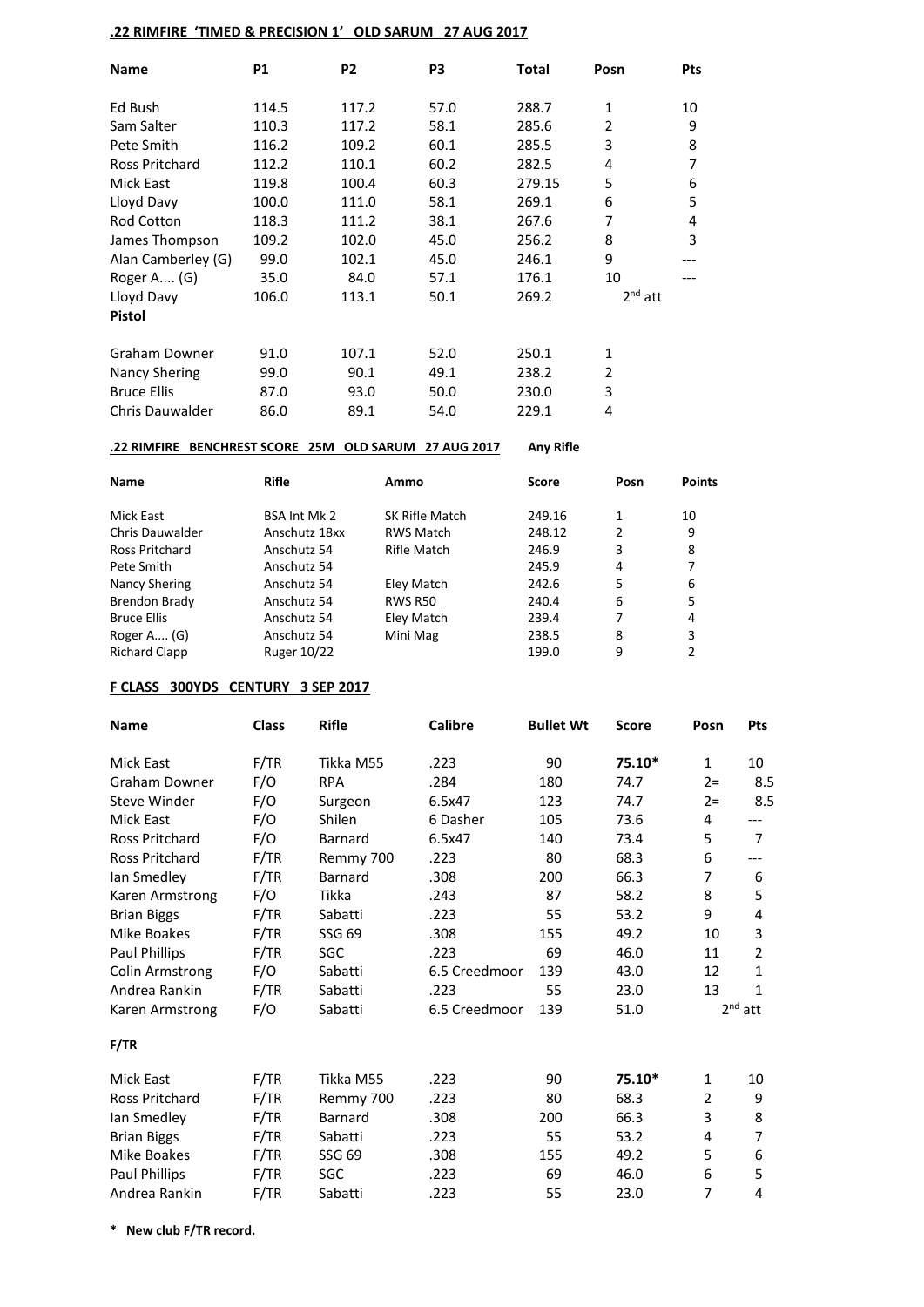#### **McQUEENS 300YDS CENTURY 3 SEP 2017**

| <b>Name</b>          | <b>Rifle</b>  | Cal  | 5s | 4s | 3s | 2s | 1s | <b>Total</b> | Posn      |
|----------------------|---------------|------|----|----|----|----|----|--------------|-----------|
| Graham Downer        | <b>RPA</b>    | .308 | 4  | 3  | 3  |    |    | 41           |           |
| Ian Smedley          | <b>CISCAR</b> | .223 | 2  | 4  | 3  |    |    | 37           |           |
| Paul Phillips        | SGC           | .223 | 2  | 2  | 3  | 3  |    | 33           | 3         |
| Mike Boakes          | <b>SSG</b>    | .308 | 2  | 4  | 2  |    |    | 32           | 4         |
| Gary Jefferies       | <b>SGC</b>    | .223 |    |    | 5  | 4  |    | 27           | 5         |
| Colin Armstrong      | Sabatti       | .308 |    |    |    |    |    | 10           | 6         |
| <b>Paul Phillips</b> | Sabatti       | .308 |    |    | 2  |    |    | 45           | $2nd$ att |
| Colin Armstrong      | Sabatti       | .308 | 3  | 3  |    |    |    | 33           | $2nd$ att |
| lan Smedley          | Sabatti       | .308 | 3  |    |    |    |    | 25           | $2nd$ att |

# **GALLERY RIFLE (CF) OFFHAND 25M OLD SARUM 10 SEP 2017 Part 2 of annual Skill at Arms competition**

| <b>Name</b>          | Top     | <b>Bottom</b> | Total | Posn           | Pts            | <b>Sights</b> |
|----------------------|---------|---------------|-------|----------------|----------------|---------------|
| Mick East            | 139     | 138           | 277   | 1              | 10             | Scope         |
| Gary Jefferies       | 139(16) | 129(14)       | 268   | 2              | 9              | Iron          |
| <b>Brian Biggs</b>   | 131     | 129           | 260   | 3              | 8              | Iron          |
| John Turnham         | 132     | 126           | 258   | 4              | 7              | Iron          |
| Harold Isaac         | 130     | 124           | 254   | 5              | 6              | Scope         |
| Paul Sample          | 119     | 131           | 250   | 6              | 5              | Iron          |
| Ivan Casey           | 127     | 121           | 248   | 7              | 4              | Iron          |
| Sam Salter           | 120     | 127           | 247   | 8              | 3              | Scope         |
| <b>Steve Telfer</b>  | 114(14) | 132(16)       | 246   | 9              | $\overline{2}$ | Iron          |
| Mike Boakes          | 111     | 116           | 227   | 10             | $\mathbf{1}$   | Iron          |
| <b>Thomas Kulitz</b> | 87      | 58            | 145   | 11             | 1              | Iron          |
| <b>Steve Telfer</b>  | 110     | 110           | 220   | $2nd$ att      |                | Iron          |
| <b>Iron Sights</b>   |         |               |       |                |                |               |
| Gary Jefferies       | 139(16) | 129(14)       | 268   | 1              | 10             |               |
| <b>Brian Biggs</b>   | 131     | 129           | 260   | $\overline{2}$ | 9              |               |
| John Turnham         | 132     | 126           | 258   | 3              | 8              |               |
| Paul Sample          | 119     | 131           | 250   | 4              | 7              |               |
| Ivan Casey           | 127     | 121           | 248   | 5              | 6              |               |
| <b>Steve Telfer</b>  | 114(14) | 132(16)       | 246   | 6              | 5              |               |
| Mike Boakes          | 111     | 116           | 227   | 7              | 4              |               |
| <b>Thomas Kulitz</b> | 87      | 58            | 145   | 8              | 3              |               |
| <b>Steve Telfer</b>  | 110     | 110           | 220   | $2^{nd}$ att   |                |               |

# **.22 RIMFIRE 'TIMED & PRECISION 1' OLD SARUM 10 SEP 2017 Part 3 of annual Skill at Arms competition**

| <b>Name</b>            | <b>P1</b> | P <sub>2</sub> | P3   | Total  | Posn      | <b>Pts</b> |
|------------------------|-----------|----------------|------|--------|-----------|------------|
| Ed Bush                | 120.5     | 114.3          | 58.0 | 292.8  | 1         | 10         |
| <b>Chris Dauwalder</b> | 115.1     | 116.0          | 58.1 | 289.2  | 2         | 9          |
| Gary Jefferies         | 110.1     | 113.2          | 59.0 | 282.3  | 3         | 8          |
| <b>Brian Biggs</b>     | 117.6     | 111.1          | 53.0 | 281.7  | 4         | 7          |
| Harold Isaac           | 115.2     | 108.0          | 56.1 | 279.3  | 5         | 6          |
| Mick East              | 119.7     | 118.4          | 39.1 | 276.12 | 6         | 5          |
| Sam Salter             | 103.1     | 113.1          | 59.2 | 275.4  | 7         | 4          |
| <b>Richard Clapp</b>   | 108.2     | 115.3          | 50.0 | 273.5  | 8         | 3          |
| Steve Telfer           | 113.1     | 101.2          | 58.0 | 272.3  | 9         | 2          |
| Mike Boakes            | 107.0     | 106.2          | 55.1 | 268.3  | 10        | 1          |
| Jim Smith              | 105.1     | 104.0          | 54.1 | 263.2  | 11        | 1          |
| Elke Schaub            | 110.1     | 103.0          | 46.0 | 259.1  | 12        | 1          |
| Thomas Kulitz          | 92.0      | 100.0          | 51.0 | 243.0  | 13        | 1          |
| <b>Chris Dauwalder</b> | 120.7     | 108.4          | 50.2 | 278.13 | $2nd$ att |            |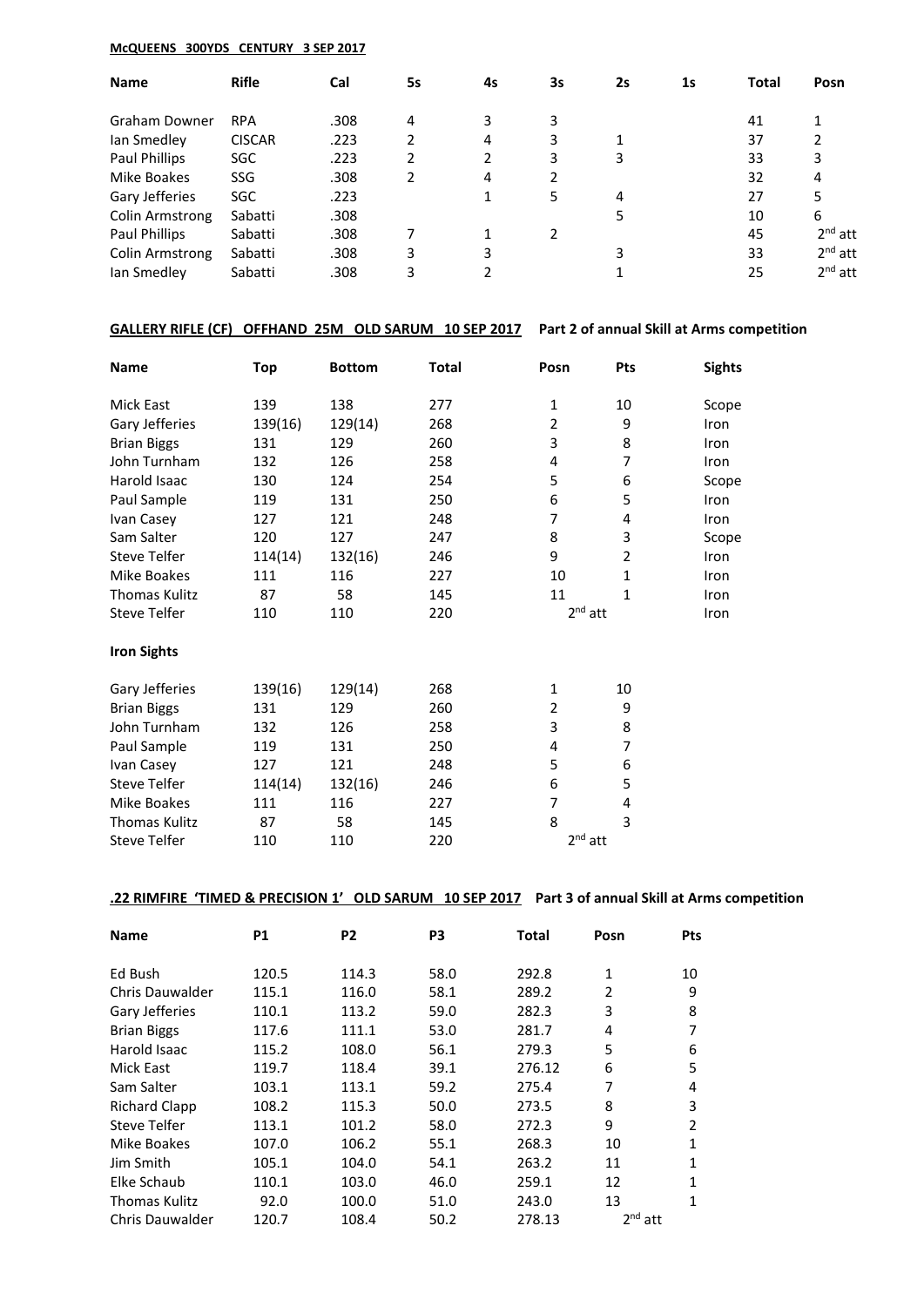# **Skill at Arms Final Results**

| <b>Name</b>           | <b>F Class</b> | GR(CF) | .22 r/f | <b>Total</b> | Posn           |
|-----------------------|----------------|--------|---------|--------------|----------------|
| <b>Mick East</b>      | 284            | 277    | 276     | 837          | $\mathbf{1}$   |
| Sam Salter            | 288            | 247    | 275     | 810          | $\overline{2}$ |
| Gary Jefferies        | 216            | 268    | 282     | 766          | 3              |
| <b>Brian Biggs</b>    | 84             | 260    | 281     | 625          | 4              |
| Harold Isaac          |                | 254    | 279     | 533          | 5              |
| <b>Steve Telfer</b>   |                | 246    | 272     | 518          | 6              |
| Mike Boakes           |                | 227    | 268     | 495          | 7              |
| <b>Thomas Kulitz</b>  |                | 145    | 243     | 388          | 8              |
| Ed Bush               |                |        | 292     | 292          | 9              |
| Chris Dauwalder       |                | -----  | 289     | 289          | 10             |
| <b>Richard Clapp</b>  |                |        | 273     | 273          | 11             |
| Jim Smith             | -----          | -----  | 263     | 263          | 12             |
| <b>Graham Downer</b>  | 260            |        |         | 260          | 13             |
| Elke Schaub           |                |        | 259     | 259          | 14             |
| John Turnham          | -----          | 258    | -----   | 258          | 15             |
| Paul Storrer          | 256            | -----  |         | 256          | 16             |
| <b>Nancy Sheering</b> | 252            | -----  |         | 252          | 17             |
| Paul Sample           | -----          | 250    |         | 250          | 18             |
| Ivan Casey            | -----          | 248    |         | 248          | $19=$          |
| lan Smedley           | 248            | -----  |         | 248          | $19=$          |
| <b>Bruce Ellis</b>    | 244            | -----  |         | 244          | 21             |
| Pete Smith            | 236            |        |         | 236          | 22             |
| <b>Ross Pritchard</b> | 216            |        |         | 216          | $23=$          |
| James Thompson        | 216            |        |         | 216          | $23=$          |
| Andrea Rankin         | 196            |        |         | 196          | 25             |
| <b>Matt Grant</b>     | 180            |        |         | 180          | 26             |
| Peter Kiy             | 128            |        |         | 128          | 27             |
| <b>Paul Phillips</b>  | 124            | -----  | -----   | 124          | 28             |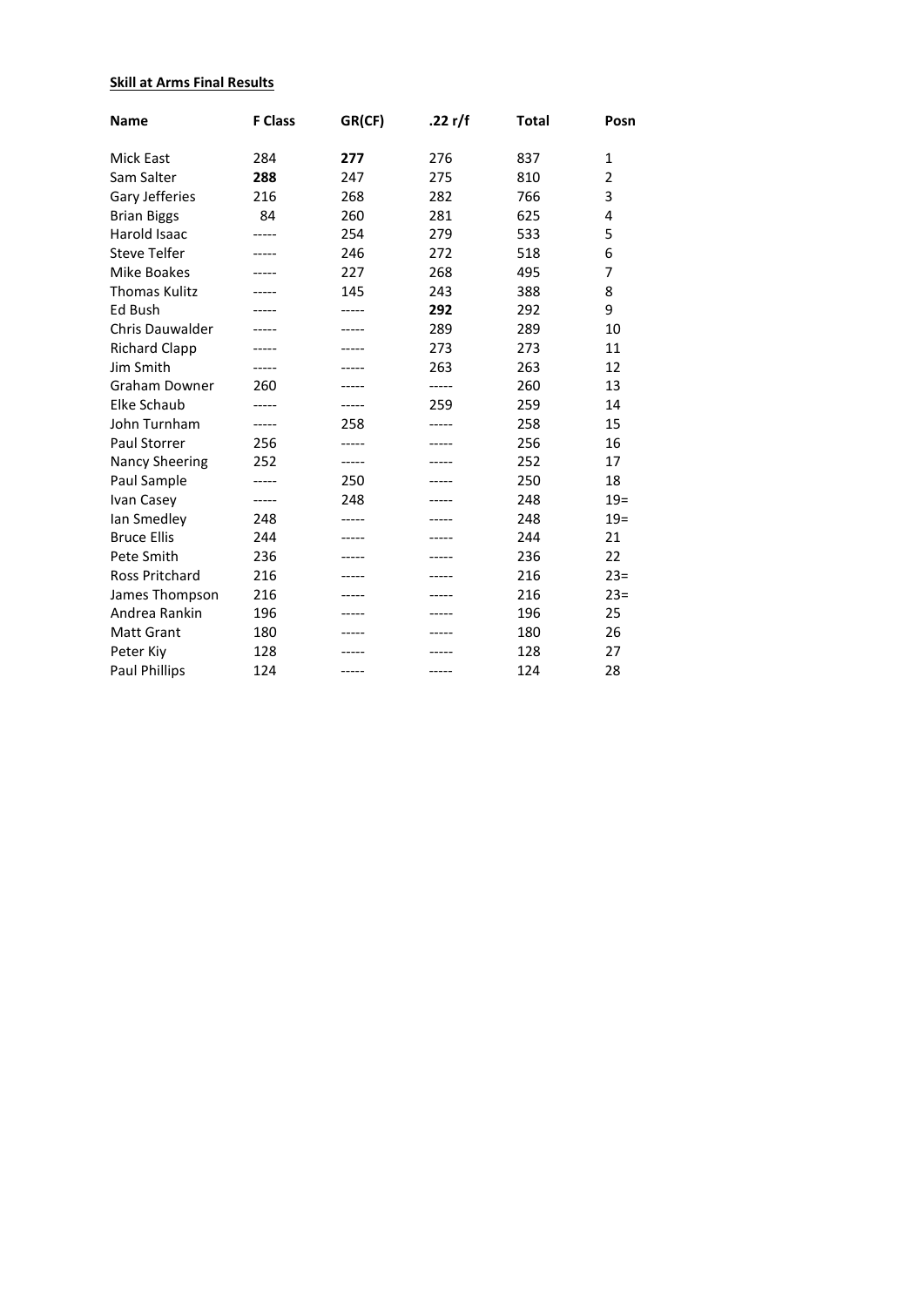# **HELP US TO HELP YOU Sep 2017**

This is latest edition of **HELP US TO HELP YOU.** Overleaf you will see a form with various competition options. This is an opportunity for you to tell the Competition Secretary what type of competitions you like to shoot. Put a tick against each type of competition under the heading that suits you – the headings are self-explanatory. Please put **1 tick** against **EVERY** event, whether you **like it or not!!** The bottom boxes are for you to put other types of competition in, if you wish. Remember, we are limited by the ranges that we use, and any competitions should be suitable to the 'many' and not the 'few'.

**Completed forms should be sent to:** Mick East, 19 Ladysmith, East Gomeldon, Salisbury, SP4 6LD to arrive **no later than 5 October 2017.**

To save postage costs, you may give them to me on the range.

Along with the form overleaf, please also complete the details below.

- 1. Are you a qualified NRA Range Control Officer? **Yes/No**
- 2. If the answer to question 1 is 'Yes', would you be willing/able to act as a RCO at some of our Bisley range bookings? **Yes/No**

You do not have to be NRA qualified to act as a RCO on private ranges. If you are not qualified but were 'shown the ropes', would you be willing to act, very occasionally, as a RCO at:

| Old Sarum | Yes/No |
|-----------|--------|
|           |        |

Andover **Yes/No**

Are you interested in becoming a NRA RCO? **Yes/No**

Do not feel obliged to act as a RCO (some of you can't do it for various reasons, which we do not need to know) but.................... **Please complete the form!!!**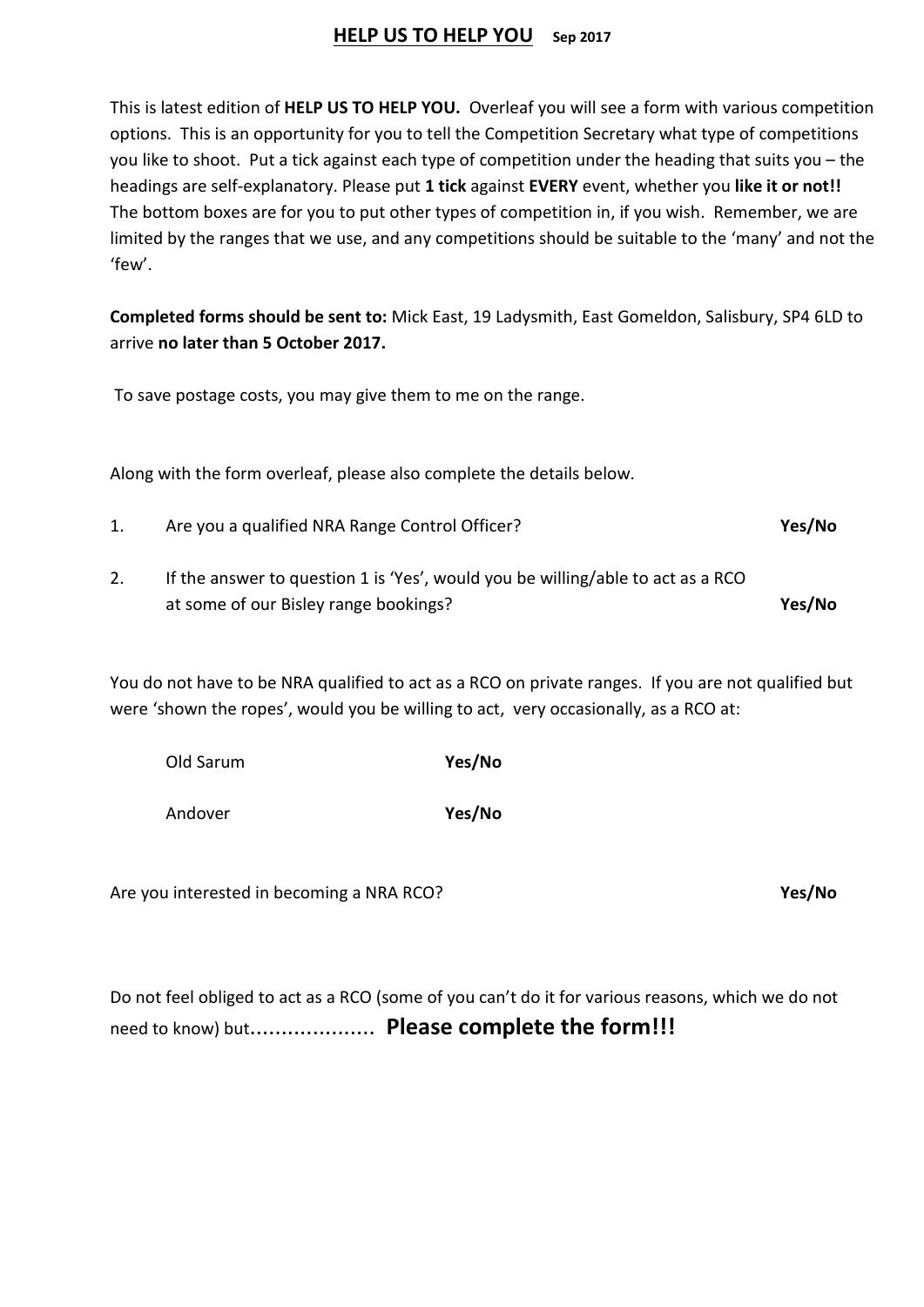# **HELP US TO HELP YOU**

**Name...............................................**

| Ser                     | Competition                                    | Very<br><b>Interested</b> | Interested | Not very<br>Interested | Not for<br>me | Remarks (if long,<br>use separate sheet) |
|-------------------------|------------------------------------------------|---------------------------|------------|------------------------|---------------|------------------------------------------|
| $\mathbf{1}$            | <b>F Class</b><br>(Bisley)<br>300yds           |                           |            |                        |               |                                          |
| $\overline{2}$          | <b>F Class</b><br>(Bisley)<br>600yds           |                           |            |                        |               |                                          |
| 3                       | <b>F Class</b><br>(Bisley)<br>1000yds          |                           |            |                        |               |                                          |
| 4                       | (Bisley) 300/600/1000*<br><b>Target Rifle</b>  |                           |            |                        |               |                                          |
| 5                       | (Bisley) 300/600/1000*<br><b>Service Rifle</b> |                           |            |                        |               |                                          |
| 6                       | (Bisley) 300/600/1000*<br><b>Practice Days</b> |                           |            |                        |               |                                          |
| $\overline{\mathbf{z}}$ | (Bisley) 200/300*<br><b>McQueens</b>           |                           |            |                        |               |                                          |
| 8                       | Benchrest - Fullbore (Bisley) 100/200          |                           |            |                        |               |                                          |
| 9                       | .22 R/F Offhand<br>(Old Sarum)                 |                           |            |                        |               |                                          |
| 10                      | (Old Sarum)<br>.22 R/F Speed                   |                           |            |                        |               |                                          |
| 11                      | .22 R/F Offhand - Iron sights (Old S)          |                           |            |                        |               |                                          |
| 12                      | .22 R/F Speed - Ironsights<br>(Old S)          |                           |            |                        |               |                                          |
| 13                      | .22 R/F Pistol - Precision<br>(Old S)          |                           |            |                        |               |                                          |
| 14                      | (Old S)<br>.22 R/F Pistol - Speed              |                           |            |                        |               |                                          |
| 15                      | .22 R/F Benchrest - Groups<br>(Old S)          |                           |            |                        |               |                                          |
| 16                      | .22 R/F Benchrest - Score<br>(Old S)           |                           |            |                        |               |                                          |
| 17                      | GR(CF) Offhand<br>(Old S)                      |                           |            |                        |               |                                          |
| 18                      | (Old S)<br>GR(CF) Speed                        |                           |            |                        |               |                                          |
| 19                      | GR(CF) Offhand - Iron sights<br>(Old S)        |                           |            |                        |               |                                          |
| 20                      | (Old S)<br>GR(CF) Speed - Iron sights          |                           |            |                        |               |                                          |
| 21                      | M/L Pistol/Revolver<br>(Old S)                 |                           |            |                        |               |                                          |
| 22                      | M/L Rifle/Musket<br>(Old S)                    |                           |            |                        |               |                                          |
| 23                      | <b>Air Rifle Offhand</b><br>(Old S)            |                           |            |                        |               |                                          |
| 24                      | (Old S)<br><b>Practice</b>                     |                           |            |                        |               |                                          |
| 25                      | M/L Pistol/Revolver<br>(Andover)               |                           |            |                        |               |                                          |
| 26                      | M/L Rifle/Musket<br>(Andover)                  |                           |            |                        |               |                                          |
| 27                      | <b>Air Rifle Offhand</b><br>(Andover)          |                           |            |                        |               |                                          |
| 28                      | (Andover)<br>.22 R/F Prone                     |                           |            |                        |               |                                          |
| 29                      | .22 R/F Other<br>(Andover)                     |                           |            |                        |               |                                          |
| 30                      | (Andover)<br>GR(CF)                            |                           |            |                        |               |                                          |
| 31                      | (Andover)<br><b>Practice</b>                   |                           |            |                        |               |                                          |
|                         | Any Other (write below)                        |                           |            |                        |               |                                          |
|                         |                                                |                           |            |                        |               |                                          |
|                         |                                                |                           |            |                        |               |                                          |
|                         |                                                |                           |            |                        |               |                                          |
|                         |                                                |                           |            |                        |               |                                          |
|                         |                                                |                           |            |                        |               |                                          |
|                         |                                                |                           |            |                        |               |                                          |
|                         |                                                |                           |            |                        |               |                                          |
|                         |                                                |                           |            |                        |               |                                          |
|                         |                                                |                           |            |                        |               |                                          |
|                         |                                                |                           |            |                        |               |                                          |

**\* Circle your preferred distance(s)**